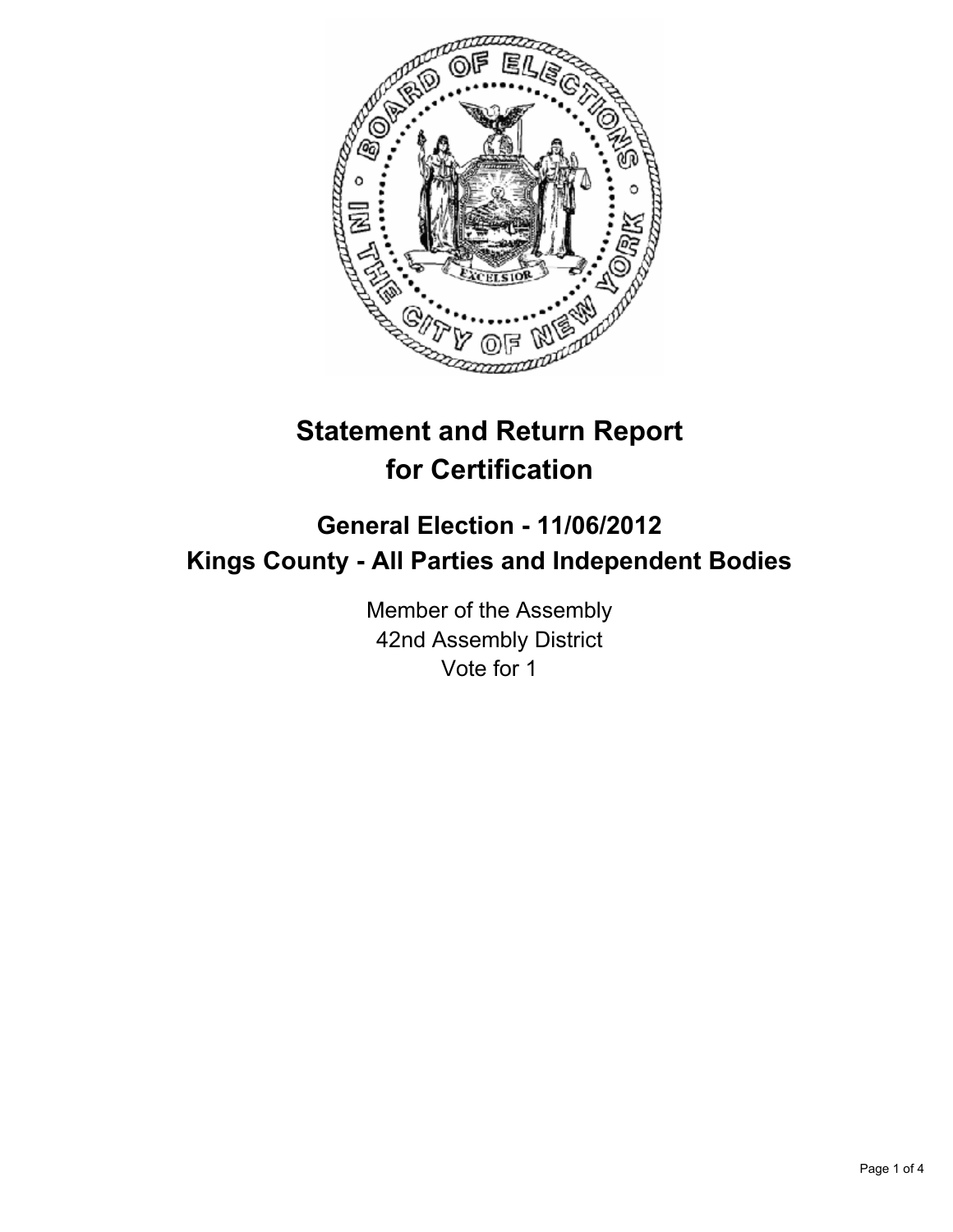

#### **Assembly District 42**

| <b>PUBLIC COUNTER</b>                                    | 32,019                  |
|----------------------------------------------------------|-------------------------|
| <b>EMERGENCY</b>                                         | 2                       |
| ABSENTEE/MILITARY                                        | 826                     |
| <b>FEDERAL</b>                                           | 402                     |
| SPECIAL PRESIDENTIAL                                     | 0                       |
| AFFIDAVIT                                                | 4,275                   |
| <b>Total Ballots</b>                                     | 37,524                  |
| Less - Inapplicable Federal/Special Presidential Ballots | (402)                   |
| <b>Total Applicable Ballots</b>                          | 37,122                  |
| RHODA S. JACOBS (DEMOCRATIC)                             | 30,649                  |
| RHODA S. JACOBS (WORKING FAMILIES)                       | 1,242                   |
| AAKON WOLOFSKY (WRITE-IN)                                | 1                       |
| ADAM BENNETT (WRITE-IN)                                  | 1                       |
| ALAN KESLER (WRITE-IN)                                   | 1                       |
| ANTHONY T. JONES (WRITE-IN)                              | 1                       |
| ANTHONY WEINER (WRITE-IN)                                | 1                       |
| <b>BAILA STRUM (WRITE-IN)</b>                            | 1                       |
| <b>BRAD PITT (WRITE-IN)</b>                              | $\overline{\mathbf{c}}$ |
| CHAIM DEUTSCH (WRITE-IN)                                 | 1                       |
| CHAYA-HAUKAH FRANK (WRITE-IN)                            | 1                       |
| DANIEL NIZZA (WRITE-IN)                                  | $\overline{\mathbf{c}}$ |
| ELEGZOR YISROEL MAY (WRITE-IN)                           | 1                       |
| FRITZ VILTON (WRITE-IN)                                  | 2                       |
| HELEN WEINTEIN (WRITE-IN)                                | 1                       |
| HELESE SMAUKLON (WRITE-IN)                               | 1                       |
| JOSEPH MAYON (WRITE-IN)                                  | 1                       |
| MATHEW EUGENE (WRITE-IN)                                 | 1                       |
| MENDY FISCH (WRITE-IN)                                   | 1                       |
| MICHAEL LONG (WRITE-IN)                                  | 1                       |
| MICHAEL NEUMAN (WRITE-IN)                                | 1                       |
| MOISHE GRUNFELD (WRITE-IN)                               | 1                       |
| MOSHE M. HERZBERG (WRITE-IN)                             | 1                       |
| PEARL KLEPTISM (WRITE-IN)                                | 1                       |
| RALPH NADER (WRITE-IN)                                   | 1                       |
| RICHARD I. ROISMAN (WRITE-IN)                            | 1                       |
| RICHARD MICEWICT (WRITE-IN)                              | 1                       |
| ROANEYSE BICHOTTE (WRITE-IN)                             | 2                       |
| RODNEYSE BICHOTTE (WRITE-IN)                             | 6                       |
| RODNYESE BICHOTTE (WRITE-IN)                             | $\overline{\mathbf{c}}$ |
| RVONY BILAVITA (WRITE-IN)                                | 1                       |
| SYLVIA FEDERICCI (WRITE-IN)                              | 1                       |
| UNATTRIBUTABLE WRITE-IN (WRITE-IN)                       | 20                      |
| WESLEY LAPAMNOROY (WRITE-IN)                             | 1                       |
| <b>Total Votes</b>                                       | 31,952                  |
| Unrecorded                                               | 5,170                   |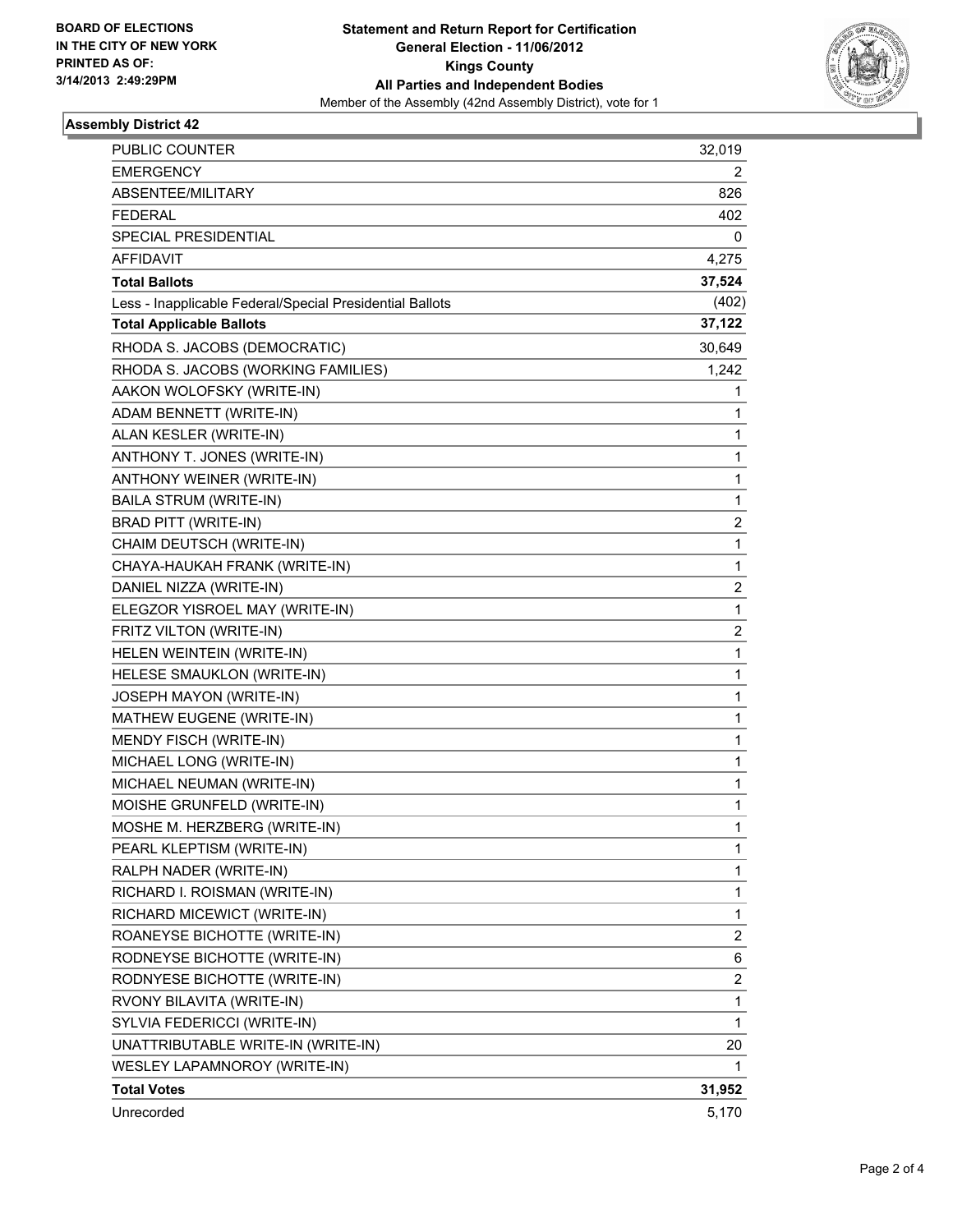

#### **Total for Member of the Assembly (42nd Assembly District) - Kings County**

| PUBLIC COUNTER                                           | 32,019         |
|----------------------------------------------------------|----------------|
| <b>EMERGENCY</b>                                         | 2              |
| ABSENTEE/MILITARY                                        | 826            |
| FEDERAL                                                  | 402            |
| SPECIAL PRESIDENTIAL                                     | 0              |
| AFFIDAVIT                                                | 4,275          |
| <b>Total Ballots</b>                                     | 37,524         |
| Less - Inapplicable Federal/Special Presidential Ballots | (402)          |
| <b>Total Applicable Ballots</b>                          | 37,122         |
| RHODA S. JACOBS (DEMOCRATIC)                             | 30,649         |
| RHODA S. JACOBS (WORKING FAMILIES)                       | 1,242          |
| AAKON WOLOFSKY (WRITE-IN)                                | 1              |
| ADAM BENNETT (WRITE-IN)                                  | 1              |
| ALAN KESLER (WRITE-IN)                                   | 1              |
| ANTHONY T. JONES (WRITE-IN)                              | 1              |
| ANTHONY WEINER (WRITE-IN)                                | 1              |
| BAILA STRUM (WRITE-IN)                                   | $\mathbf{1}$   |
| <b>BRAD PITT (WRITE-IN)</b>                              | 2              |
| CHAIM DEUTSCH (WRITE-IN)                                 | 1              |
| CHAYA-HAUKAH FRANK (WRITE-IN)                            | $\mathbf 1$    |
| DANIEL NIZZA (WRITE-IN)                                  | $\overline{c}$ |
| ELEGZOR YISROEL MAY (WRITE-IN)                           | 1              |
| FRITZ VILTON (WRITE-IN)                                  | 2              |
| HELEN WEINTEIN (WRITE-IN)                                | $\mathbf 1$    |
| HELESE SMAUKLON (WRITE-IN)                               | 1              |
| JOSEPH MAYON (WRITE-IN)                                  | 1              |
| MATHEW EUGENE (WRITE-IN)                                 | 1              |
| MENDY FISCH (WRITE-IN)                                   | 1              |
| MICHAEL LONG (WRITE-IN)                                  | 1              |
| MICHAEL NEUMAN (WRITE-IN)                                | $\mathbf 1$    |
| MOISHE GRUNFELD (WRITE-IN)                               | 1              |
| MOSHE M. HERZBERG (WRITE-IN)                             | 1              |
| PEARL KLEPTISM (WRITE-IN)                                | 1              |
| RALPH NADER (WRITE-IN)                                   | 1              |
| RICHARD I. ROISMAN (WRITE-IN)                            | 1              |
| RICHARD MICEWICT (WRITE-IN)                              | 1              |
| ROANEYSE BICHOTTE (WRITE-IN)                             | 2              |
| RODNEYSE BICHOTTE (WRITE-IN)                             | 6              |
| RODNYESE BICHOTTE (WRITE-IN)                             | 2              |
| RVONY BILAVITA (WRITE-IN)                                | 1              |
| SYLVIA FEDERICCI (WRITE-IN)                              | 1              |
| UNATTRIBUTABLE WRITE-IN (WRITE-IN)                       | 20             |
| WESLEY LAPAMNOROY (WRITE-IN)                             | 1              |
| <b>Total Votes</b>                                       | 31,952         |
| Unrecorded                                               | 5,170          |